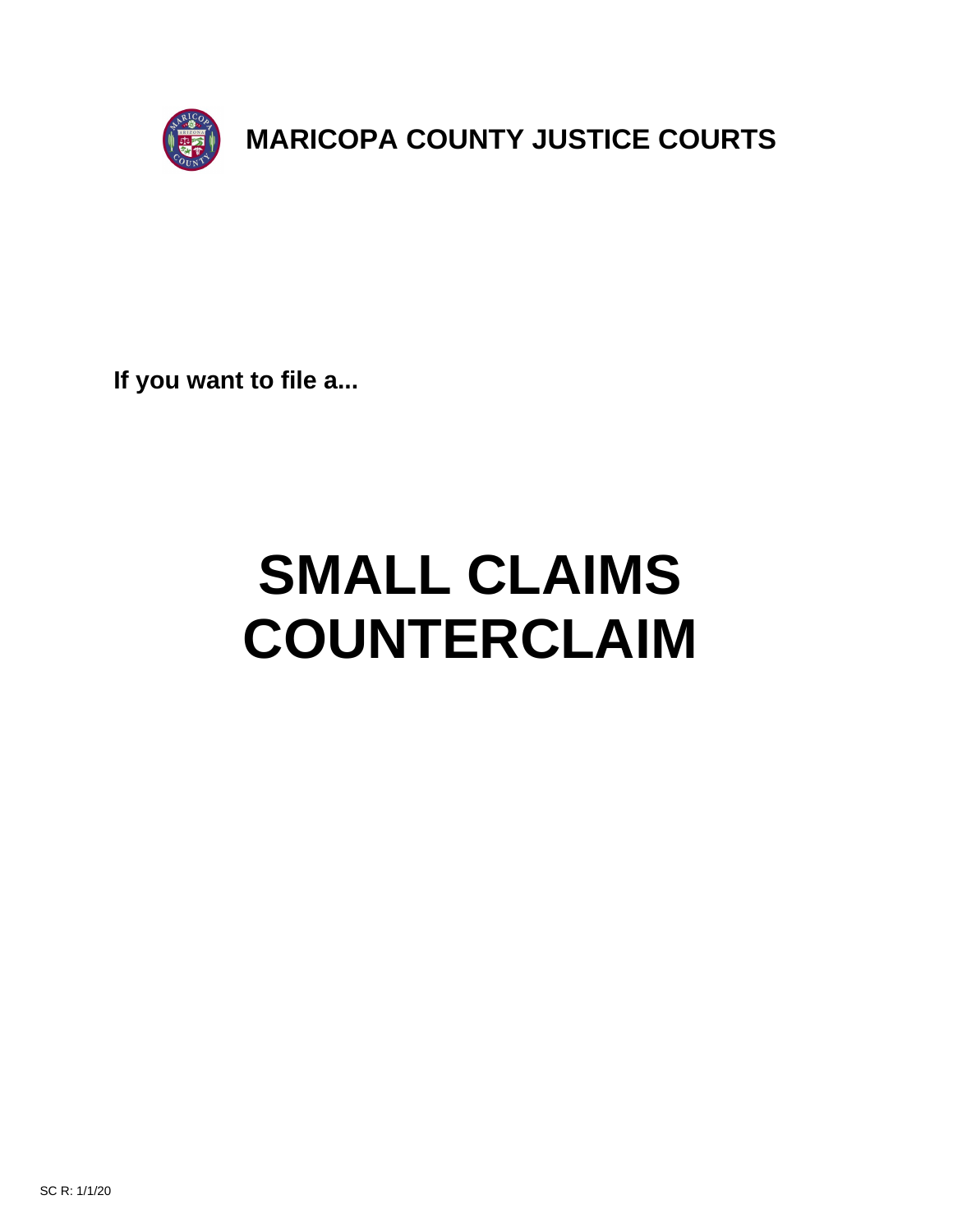

**MARICOPA COUNTY JUSTICE COURTS**

A counterclaim is a claim made by the defendant against the plaintiff. A counterclaim should be filed at the same time the defendant's answer is filed (Refer to the Small Claims Answer packet). **If you have already filed an Answer**, you must transfer to the Civil Division to seek permission to file a counterclaim.

If the amount of your counterclaim **exceeds \$3,500.00**, the case will be **transferred to the Civil Division of the Justice Court**. If the amount of the counterclaim **exceeds \$10,000.00** the case will be **transferred to the Superior Court**.

#### **Please STOP...**

 If you have not yet received a Small Claims Complaint and you have not filed an Answer to the Complaint. If there has already been a Judgment rendered. If you have already filed an Answer.

#### **Please PROCEED**

If you are within the prescribed time limit of filing a counterclaim and are filing an answer.

#### **FORMS Needed:**

Small Claims Counterclaim

#### **INSTRUCTIONS**

- 1) Complete the form(s)
- 2) Make copies of the Answer form and Counterclaim form. The court will require an original of each and you may wish to have copies; additionally each named plaintiff will need a copy.
- 3) File papers with the Court.
- 4) Pay the answer fee. There is no fee for the counterclaim. If you cannot afford to pay the required fee, an application for waiver/deferral may be filed if applicable.
- 5) Deliver/Mail a copy to the plaintiff(s).

### **It is important that all parties keep the Court informed of any changes to their contact information. A Contact Information Update form must be filed with the Court.**

Visit us at http://justicecourts.maricopa.gov for additional filing information and online forms.